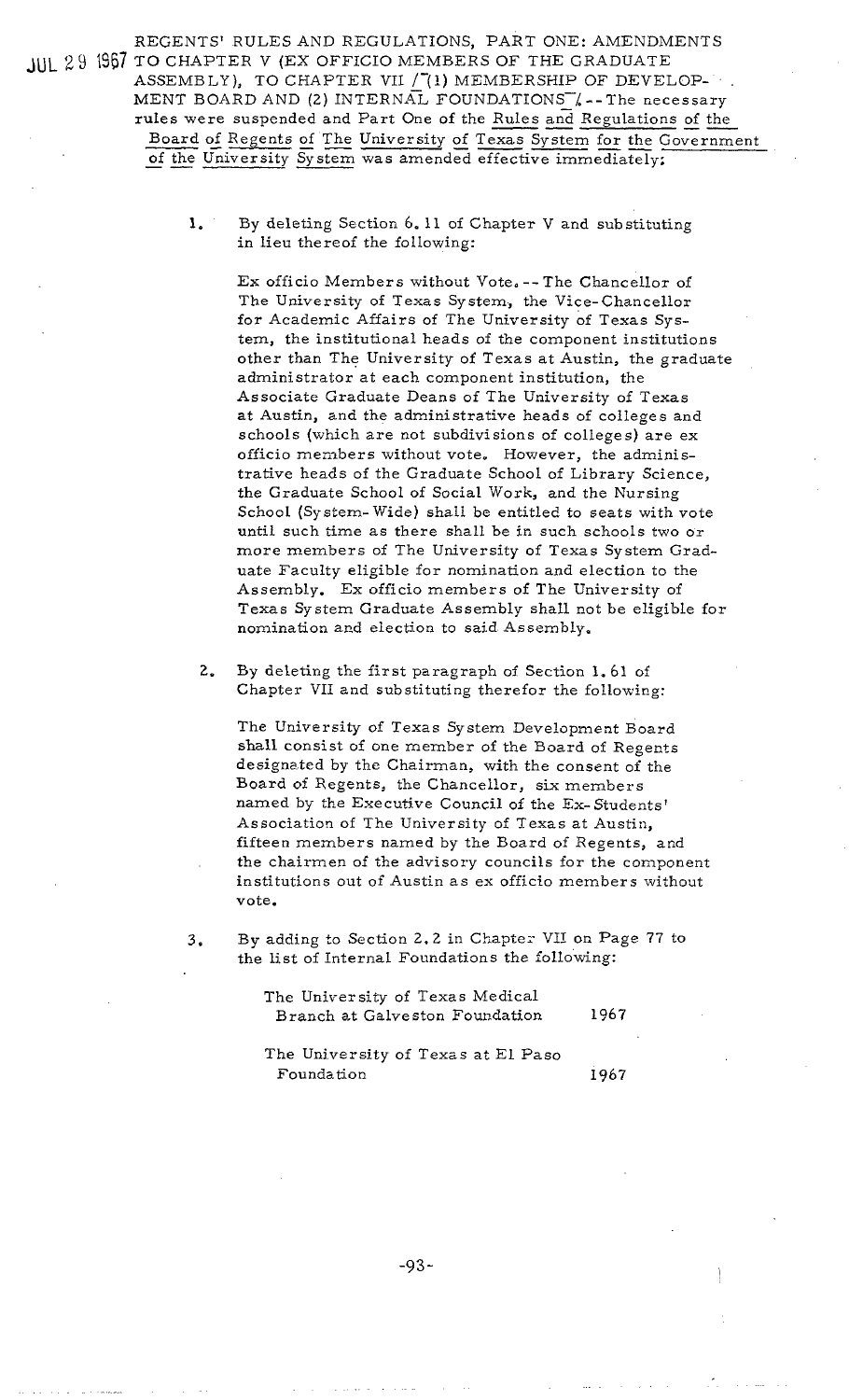BOARD OF REGENTS: RULES AND REGULATIONS OF THE BOARD OF REGENTS OF THE UNIVERSITY OF TEXAS SYSTEM FOR THE GOVERNMENT OF THE UNIVERSITY SYSTEM, PART ONE. AMEND-JUN 1 7 1967 MENTS AND RATIFICATION. -- The necessary rules were suspended (Rules and Regulations, Part One, Chapter IX, Section 4) and final GENTS<br>NMEN<br>: AND F<br>and Reg<br>al was g (Rules and Regulations, Part One, Chapter IX, Section 4) and final approval was given to the following amendments to Part One of the BOARD OF REGENTS: RULES AND REGULATIONS OF THE BOARD<br>OF REGENTS OF THE UNIVERSITY OF TEXAS SYSTEM FOR THE<br>GOVERNMENT OF THE UNIVERSITY SYSTEM, PART ONE, AMEND-<br>MENTS AND RATIFICATION.-- The necessary rules were suspended<br>( in the Regents' minutes of May 1967:

- 1. In Chapter I
	- **a.** Move the first three sentences of Section 8.61 which read as follows to become the first three sentences of Section 8.65:

"Except for communications from the Chancellor and the Secretary to the Board, all communications to the Board from members of the faculty and staff should be in writing. The regular channel of communication from the faculty, staff, and administration to the Board is through the chief administrative officer of the institution involved and through the Chancellor. A copy of any communication sent directly to a Board member should be furnished to the Chancellor and to the chief administrative officer of the institution involved. "

**b.** Insert the following so that Section 8.62 reads:

"Except upon invitation of the Board of Regents, the Chairman of the Board, or the Chancellor, no person shall appear before the Board or any committee thereof unless he shall file with the Secretary to the Board a written request for such appearance at least ten days before the date of such appearance and unless the Chairman of the Board, or a majority of the whole Board, shall approve such request."

c. Insert the following in lieu of the second sentence in Section 7. 15:

> "The Committee of the Whole may hold in closed session (1) deliberations to consider the appointment, employment or dismissal of a public officer or employee or to hear complaints of charges brought against such officer or employee, unless such officer or employee requests a public hearing; (2) deliberations pertaining to the acqui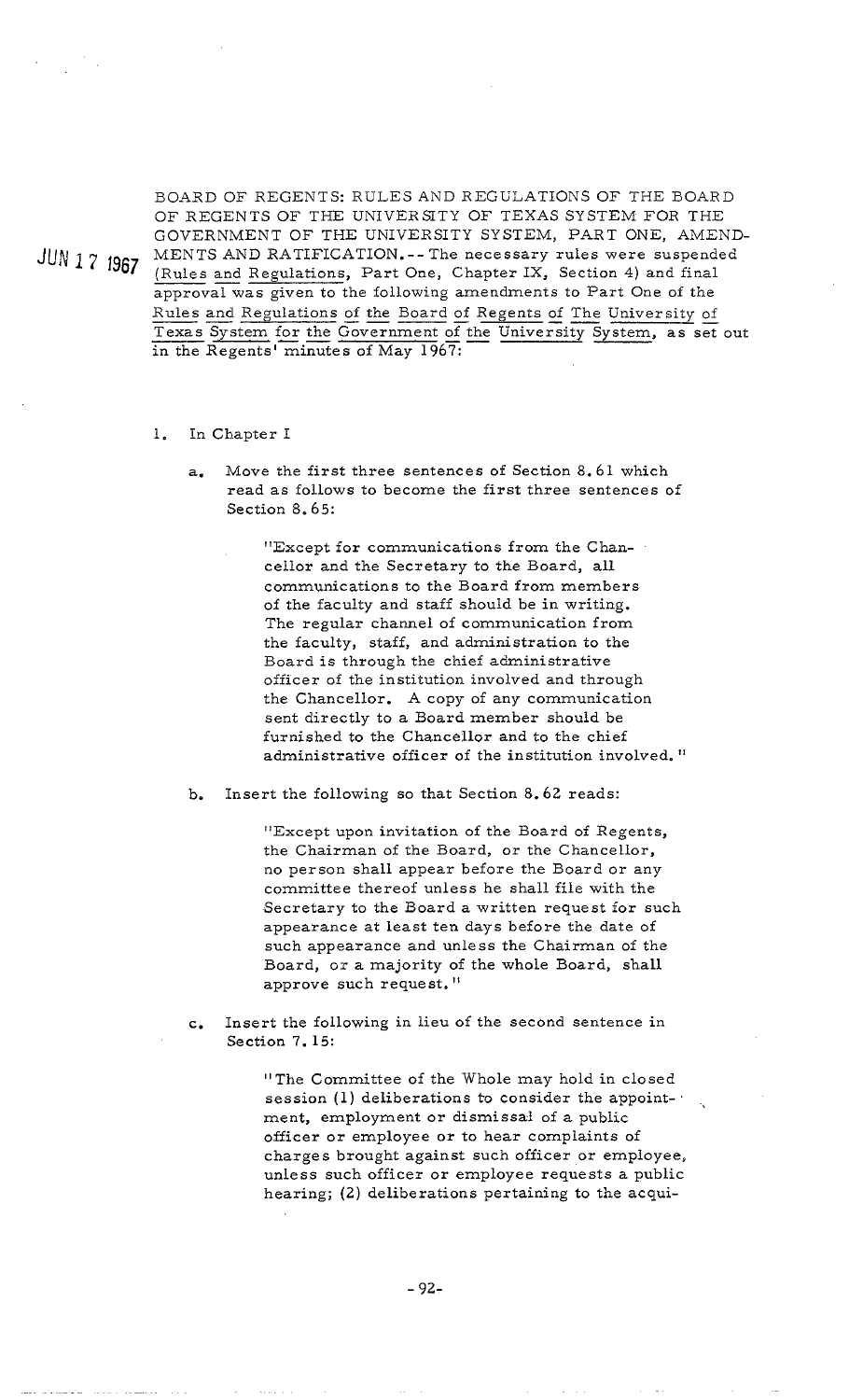sition of additional real property; **(3')** deliberations on matters affecting security; and (4) consultations with the Board's attorney or attorneys. "

- 2. In Chapter 111
	- a. Substitute the following in lieu of Section 6.33:

"In cases where other offenses are charged, and in all cases where the facts are in dispute, the accused faculty member will be informed in writing of the charges against him, which, on reasonable notice, will be heard by a special hearing tribunal whose membership shall be appointed by the institutional head from members of the faculty whose academic rank is at least equal to that of the accused faculty member. "

- b. Change the number of Section 6.334 to Section 6.336 and wherever in that section and the next following section the words "the Committee" appear, change them to "hearing tribunal."
- c. Insert the following as Sections 6.334 and 6.335:
	- $(1)$  Section  $6,334$

"A representative of the institution may appear before the hearing tribunal to present witnesses and evidence against the accused faculty member and in support of the charge brought against such faculty member, and such institution representative shall have the right to cross-examine the accused faculty member (if he testifies in his own behalf) and the witnesses offered on behalf of the faculty member. "

 $(2)$  Section 6.335

"The hearing tribunal shall not include any accuser of the faculty member, and if the accused faculty member is not satisfied with the fairness or objectivity of any member or members of the hearing tribunal, he may challenge his or their alleged lack of such fairness or objectivity, but he shall have no right to disqualify any such member or members from serving on the tribunal. It shall be up to each such challenged member to determine whether he can serve with fairness and objectivity in the matter, and if any such challenged member should voluntarily disqualify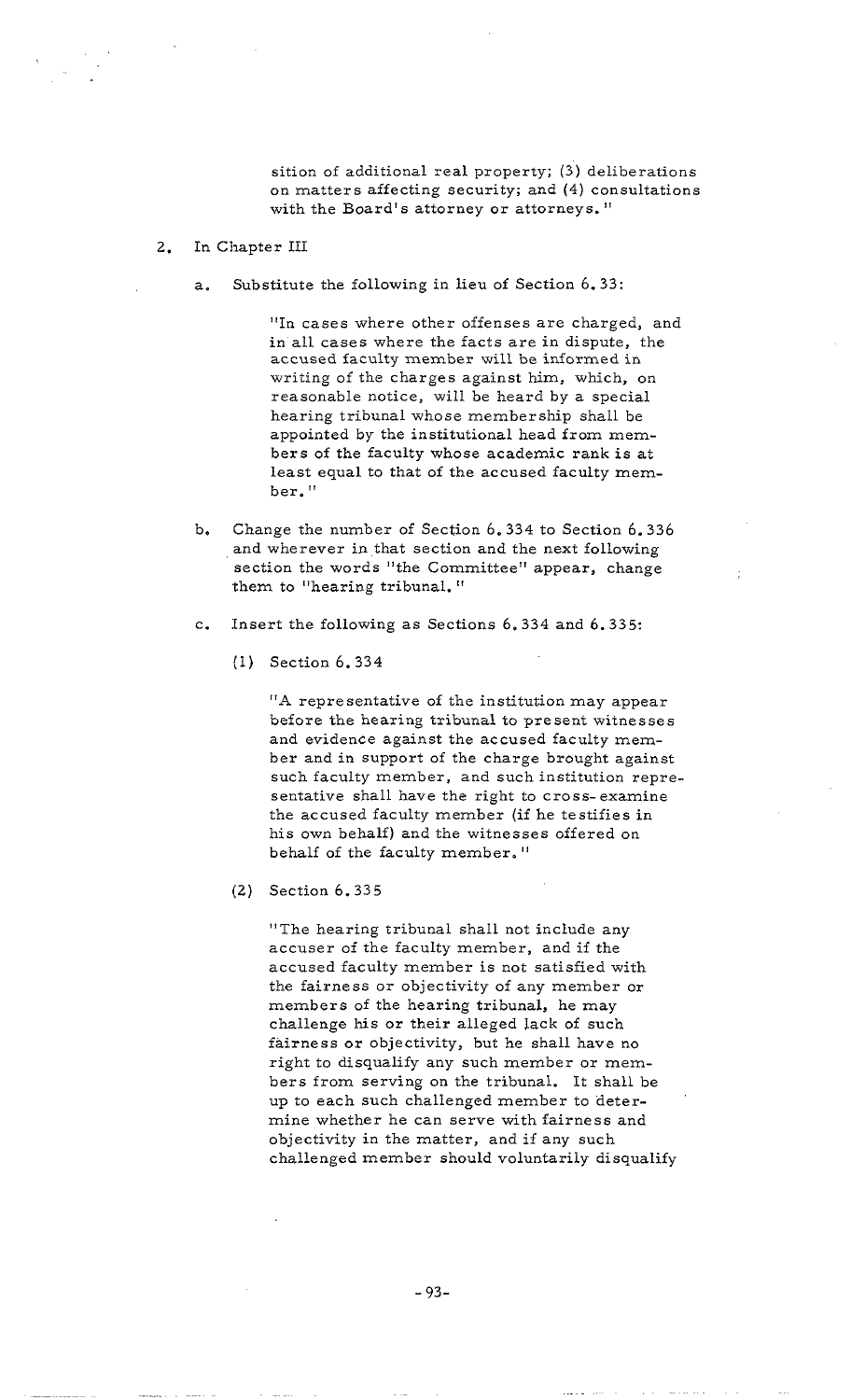himself, the institutional head shall appoint *a*  substitute member of the tribunal who is qualified hereunder. "

## 3. In Chapter VI

a. Substitute the following in lieu of Section 3.4:

"The use of intoxicating beverages is prohibited in classroom buildings, laboratories, auditoriums, library buildings, museums, faculty and administrative offices, intercollegiate and intramural athletic facilities, and all other public campus areas; provided, however, that with the prior consent of the institutional head, the foregoing provisions of this section may be waived with respect to any specific affair which is sponsored by the institution and which will not be attended by students. However, with respect to the possession and consumption of alcoholic beverages, state law will be strictly enforced at all times on all property controlled by The University of Texas System and its component institutions. "

c. Substitute the following in lieu of Section 3.'9:

"The component institutions of The University of Texas System shall administer student discipline within the procedures of recognized and established due process, Accordingly, reasonable notice should be given the student of the specific charge of misconduct against him, which, if proved, would be a violation of some rule or regulation of The University of Texas System or of the institution of which he is a student. In cases where the facts are in dispute, the student is entitled to have a hearing at which he is afforded the opportunity to testify and offer evidence and witnesses in his own behalf, but, of course, he cannot be required to testify. At such hearing the student is entitled to be confronted by the witnesses against him, and either he or his attorney or adviser is entitled to cross-examine the witnesses against him. He is entitled to be represented by an attorney or other adviser at the hearing, and a stenographic or mechanical record of the hearing shall be made. A representative of the institution may appear before the hearing tribunal to present witnesses and evidence against the accused student and in support of the charge brought against such student, and such institution representative shall have the right to cross-examine the accused student (if he testifies in his own behalf) and the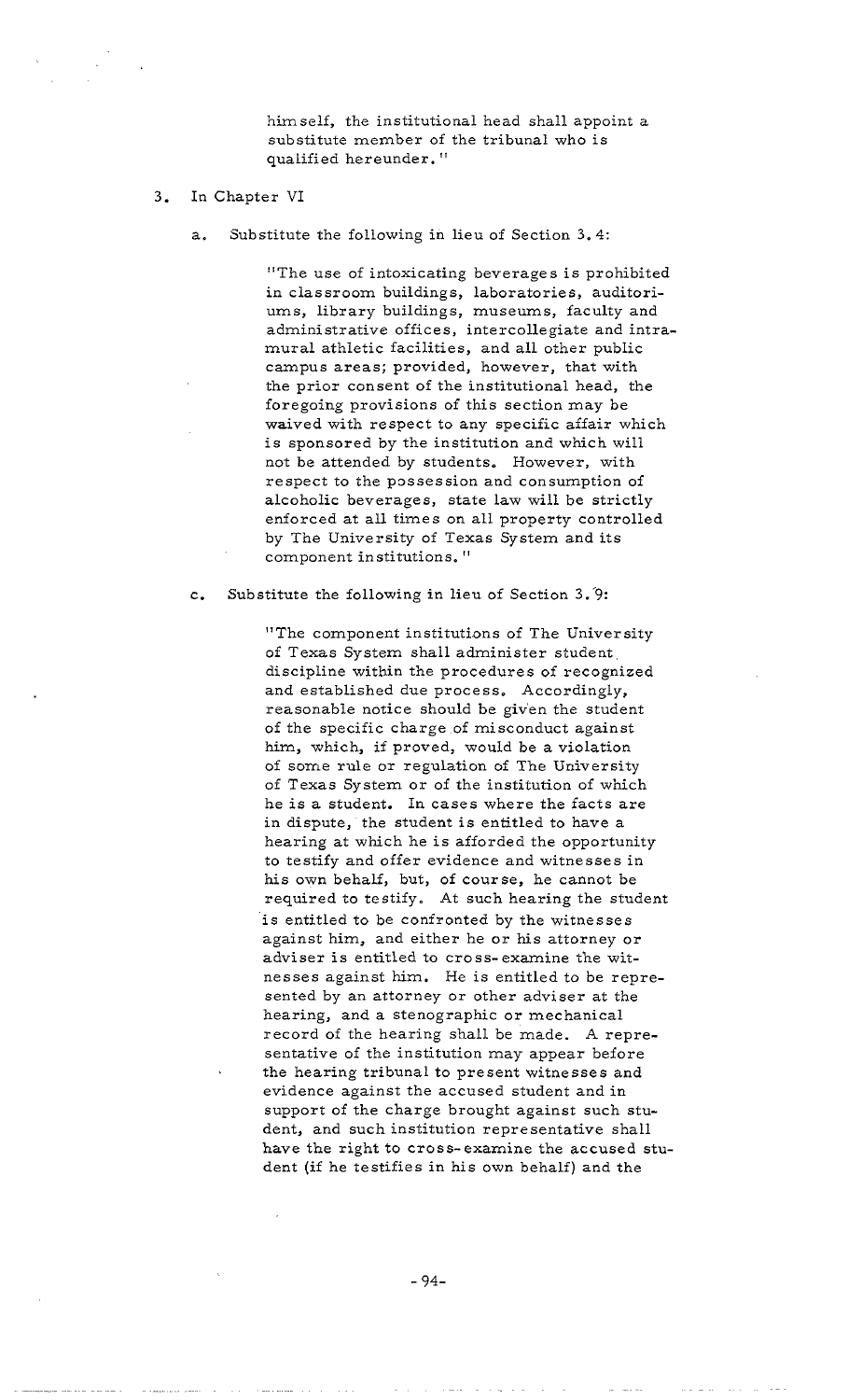witnesses offered on behalf of the student. The hearing shall be held before a tribunal which shall be appointed by the Dean of Students from the faculty, or from the faculty and the student body, and which shall not include any accuser of the student. If the accused student is not satisfied with the fairness or objectivity of any member or members of the tribunal, he may challenge his or their alleged lack of such fairness or objectivity, but he shall have no right to disqualify any such member or members from serving on the tribunal. It shall be up to each such challenged member to determine whether he can serve with fairness and objectivity in the matter, and if any such challenged member should voluntarily disqualify himself, the Dean of Students shall appoint a substitute member of the tribunal who is qualified hereunder, If the accused student is not satisfied with the written findings, recommendations, and suggestions of the majority of the hearing tribunal, he is entitled to appeal to the Board of Regents through the Dean of Students, the institutional head, and the Chancellor. Such appeal shall be made on the basis of the record made at the hearing, but the student will be permitted to present such reasons as he may wish to urge against the action of the hearing tribunal. The officiai or Board hearing the appeal may require that the student's reasons for the appeal be presented in writing instead of orally. The official or Board hearing the appeal may approve, reject, or amend the findings, recommendations, and suggestions, if any, of the hearing tribunal, or may recommit the report to the hearing tribunal for hearing additional evidence and reconsidering its findings, recommendations, and suggestions, if any, Reasons for approval, rejection, or amendment of such findings, recommendations, or suggestions wiii be stated in writing and communicated to the accused student. "

or suggestions will be stated in writing and<br>communicated to the accused student."<br>The Regents' Rules were suspended, and the Rules and Regulations of<br>the Board of Regents of The University of Texas System for the Gover communicated to the accused student."<br>The Regents' Rules were suspended, and the Rules and Regulations of<br>the Board of Regents of The University of Texas System for the Govern-<br>ment of the University System, Part One, as a adopted, ratified and confirmed to be effective immediately.